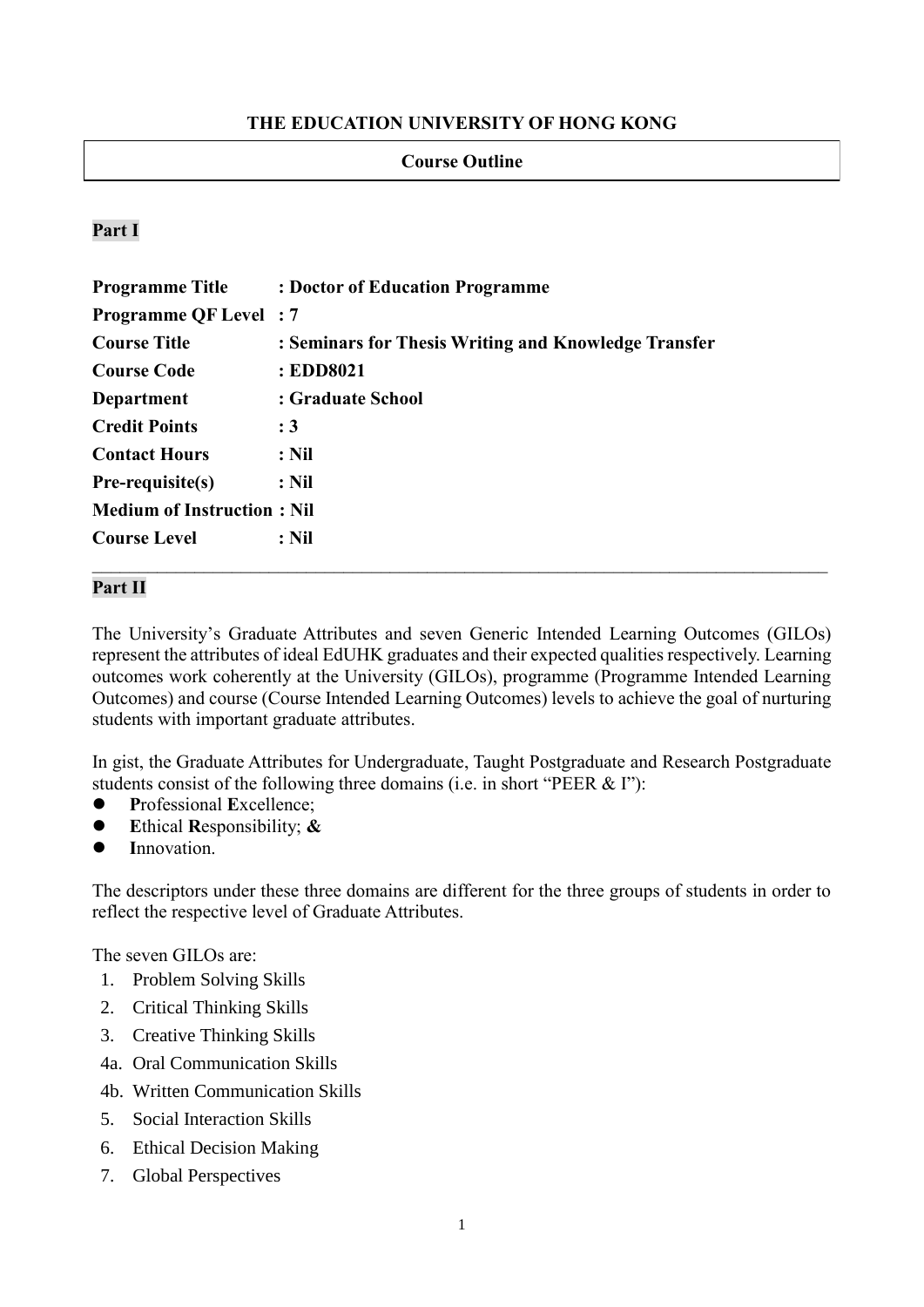# **1. Course Synopsis**

The course is designed particularly to nurture research postgraduate students with essential skills in academic writing, as well as the application of knowledge transfer between universities and the society that bring about socio-economic impact and improvements to the community, with focus in the education sector. It aims to enhance both personal and research effectiveness of research postgraduate students by offering formal trainings to develop the awareness and skills which are significantly relevant to pursue an academic career. The participating students will engage in different types of learning experiences, such as workshops and seminars. In this course, students will meet and interact with their peers from different faculties and backgrounds to strengthen intellectual exchange.

# **2. Course Intended Learning Outcomes** (CILOs)

*Upon completion of this course, students will be able to:*

- $C I L O<sub>1</sub>$  Explore a variety of methods and/or strategies to enhance English writing and knowledge transfer skills;
- CILO<sup>2</sup> Understand the potential of applying relevance skills in education and other professions, and in relation to their postgraduate studies;
- $\text{CILO}_3$  Reflect on the relevance of the essential skills in their postgraduate studies.

## **3. Content, CILOs and Teaching & Learning Activities**

| <b>Course Content</b>                           | <b>CILOs</b>       | <b>Suggested Teaching &amp;</b> |
|-------------------------------------------------|--------------------|---------------------------------|
|                                                 |                    | <b>Learning Activities</b>      |
| <b>Thesis Writing for Academic Purposes</b>     |                    |                                 |
| The series provides an overview of different    | $CLO_{1,2,3}$      | Seminar<br>$\bullet$            |
| focus in writing academic research paper in     |                    |                                 |
| English, including:                             |                    |                                 |
| How to write thesis abstract;                   |                    |                                 |
| Use of tenses in academic writing;              |                    |                                 |
| Drafting research paper – Academic tone;        |                    |                                 |
| Revising research paper – textually and         |                    |                                 |
| language strategies                             |                    |                                 |
|                                                 |                    |                                 |
| <b>Knowledge Transfer Skills</b>                |                    |                                 |
| <b>Introduction to Knowledge Transfer</b><br>I. | CLO <sub>1,2</sub> | Lecture                         |
| Concept of Knowledge Transfer                   |                    |                                 |
| Concept of Intellectual Properties –            |                    |                                 |
| Definition, Protection, and Licensing           |                    |                                 |
| <b>Entrepreneurship Development</b>             |                    |                                 |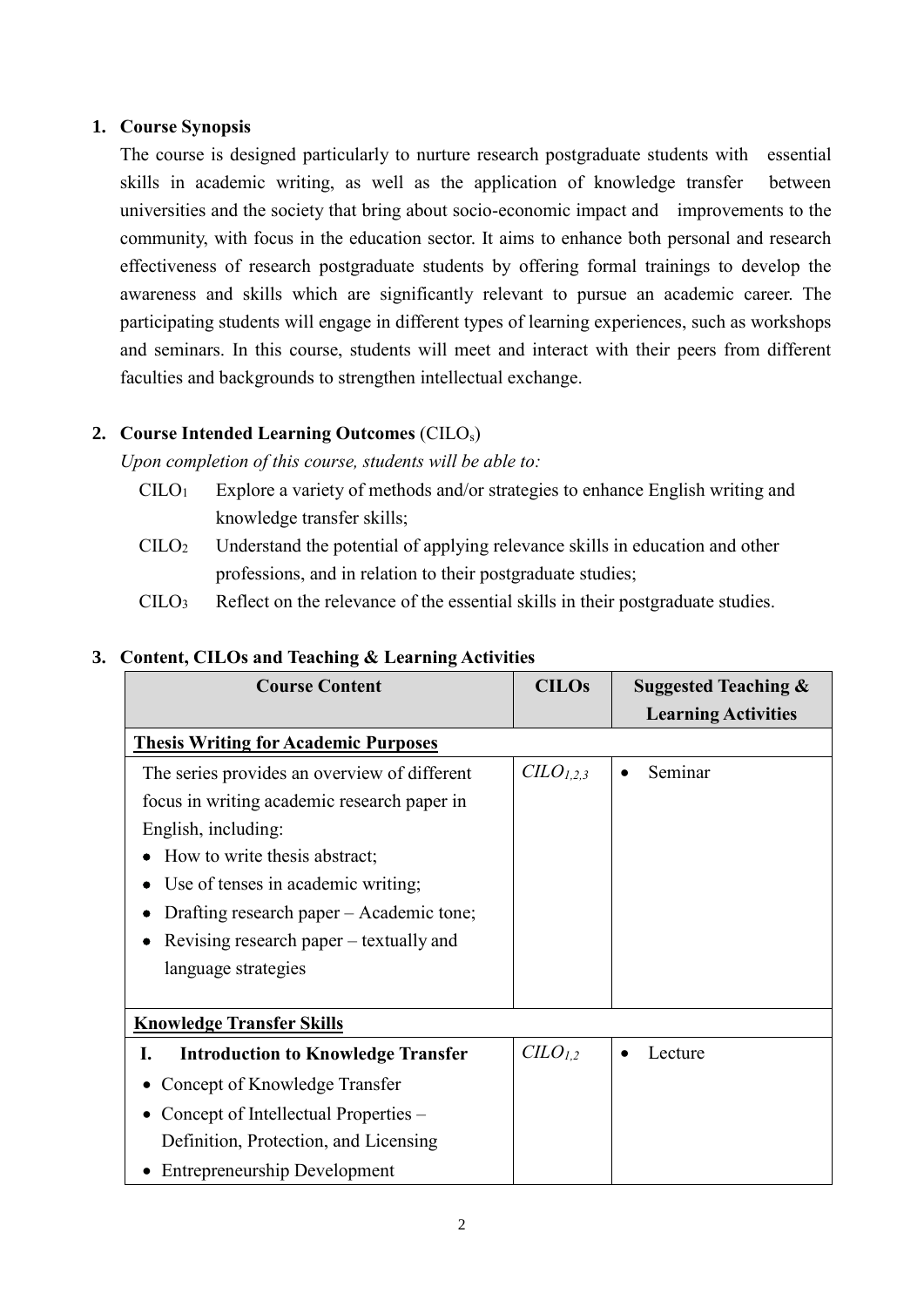| II.<br><b>Knowledge Transfer Activities offered</b>                                                                                                                                                                                                                                                                                                     | $CLO_{1,2,3}$ | Seminar / workshop |
|---------------------------------------------------------------------------------------------------------------------------------------------------------------------------------------------------------------------------------------------------------------------------------------------------------------------------------------------------------|---------------|--------------------|
| by Knowledge Transfer Sub-office                                                                                                                                                                                                                                                                                                                        |               |                    |
|                                                                                                                                                                                                                                                                                                                                                         |               |                    |
| <b>Knowledge Transfer Sharing Series:</b><br>The series provides a platform for the<br>students to understand, learn, and discuss<br>with successfully awardees of knowledge<br>transfer funding, to enforce their research<br>impact outside academia, such as prototype<br>development and commercialization of<br>intellectual properties developed. |               |                    |
| Entrepreneur Workshops:<br>Being a successful entrepreneur not only<br>needs passion and desire, but it involves<br>ongoing learning with right tools, skills, and<br>resources. These workshops aim to develop<br>students' innovative and entrepreneurial<br>mindsets which can be applied in the arena of<br>education and other professions.        |               |                    |
| <b>EdUHK Award Winning Salon:</b><br>The salon aims to stimulate intellectual<br>vitality, put focus projects with application<br>value, and create collaboration opportunities.<br>In the event, faculties will showcase their<br>educational, social, and technological-based<br>award-winning inventions and share their<br>secret of success.       |               |                    |

# **4. Assessment**

| <b>Assessment Tasks</b>                                     | Weighting $(\% )$ | <b>CILO</b>                       |
|-------------------------------------------------------------|-------------------|-----------------------------------|
| Students are required to participate in a total of not less | 100%              | C <sub>L</sub> O <sub>L,2,3</sub> |
| than 10 seminars / workshops (At least 2 knowledge)         |                   |                                   |
| transfer related and 4 thesis writing related offered from  |                   |                                   |
| by this course) and complete ALL required online            |                   |                                   |
| courses related to academic writing / knowledge transfer.   |                   |                                   |
|                                                             |                   |                                   |